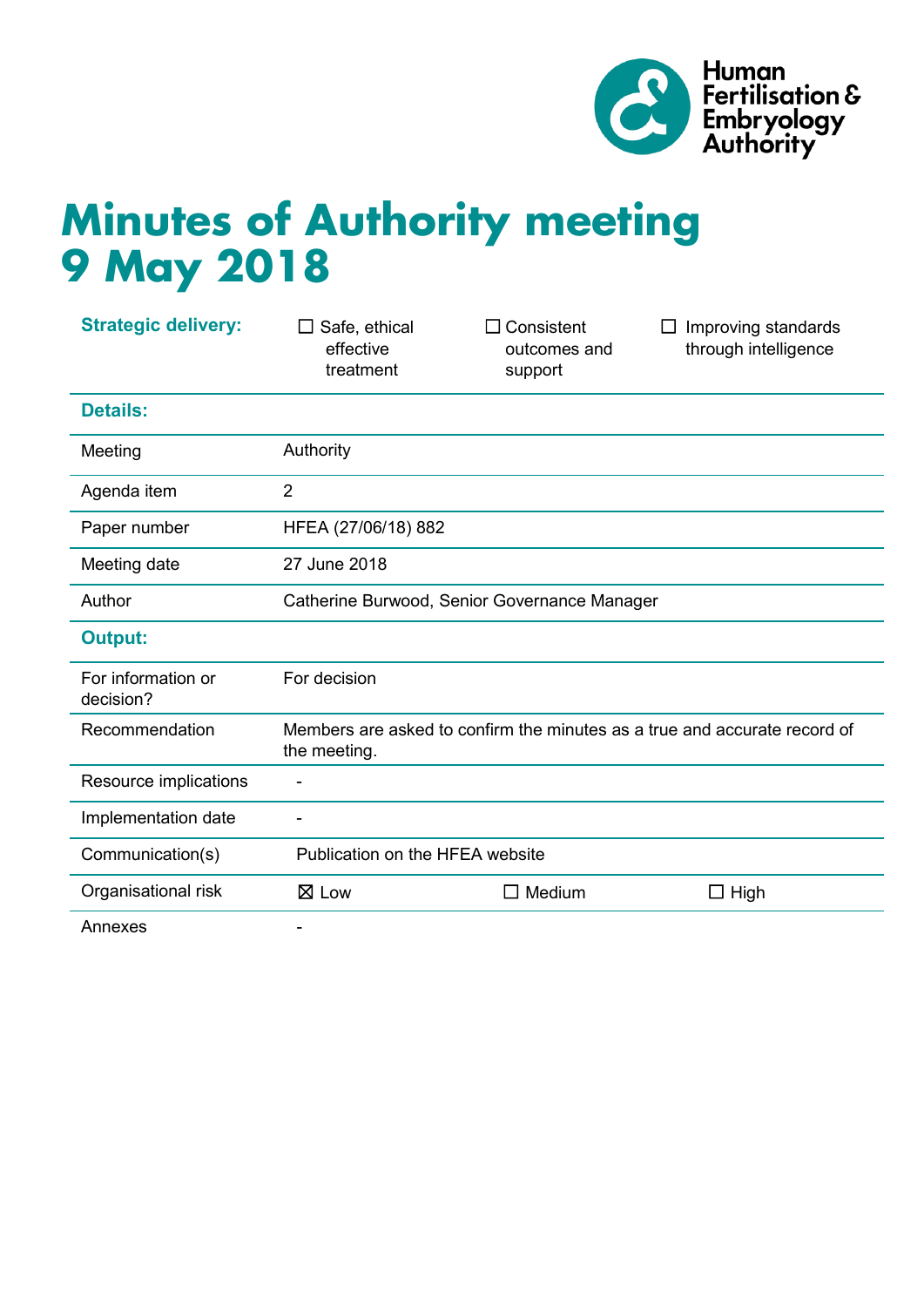# **Minutes of the Authority meeting on 09 May 2018 held at Church House, 27 Great Smith Street, London SW1P 3NZ**

| Members present     | <b>Sally Cheshire</b><br>Kate Brian<br>Anne Lampe<br><b>Anthony Rutherford</b><br>Anita Bharucha                  | Margaret Gilmore<br><b>Bobbie Farsides</b><br><b>Ruth Wilde</b><br>Andy Greenfield |
|---------------------|-------------------------------------------------------------------------------------------------------------------|------------------------------------------------------------------------------------|
| Apologies           | Yacoub Khalaf<br><b>Bishop Lee Rayfield</b>                                                                       |                                                                                    |
| Observers           | Steve Pugh (Department of Health<br>and Social Care)                                                              |                                                                                    |
| Staff in attendance | Peter Thompson<br>Nick Jones<br><b>Richard Sydee</b><br>Clare Ettinghausen<br>Catherine Drennan<br>Paula Robinson | <b>Helen Crutcher</b><br>Erin Barton<br>Anna Quinn<br>Catherine Burwood            |

#### **Members**

There were 9 members at the meeting, 6 lay members and 3 professional members.

## **1. Welcome, apologies and declarations of interest**

- **1.1.** The Chair opened the meeting by welcoming Authority members and members of the public to the third meeting of 2018. As with previous meetings, it was audio-recorded and the recording would be made available on our website to enable interested members of the public who could not attend the meeting to listen to our deliberations.
- **1.2.** Apologies were received from Yacoub Khalaf and Bishop Lee Rayfield.
- **1.3.** Declarations of interest were made by:
	- Anthony Rutherford (clinician at a licensed centre)

## **2. Minutes of Authority meeting held on 14 March 2018**

- **2.1.** Members agreed the minutes of the meeting held on 14 March 2018, subject to minor amendments, for signature by the Chair.
- **2.2.** A member asked if the action raised in paragraph 12.5 of these minutes had been actioned. The Chair confirmed that it had.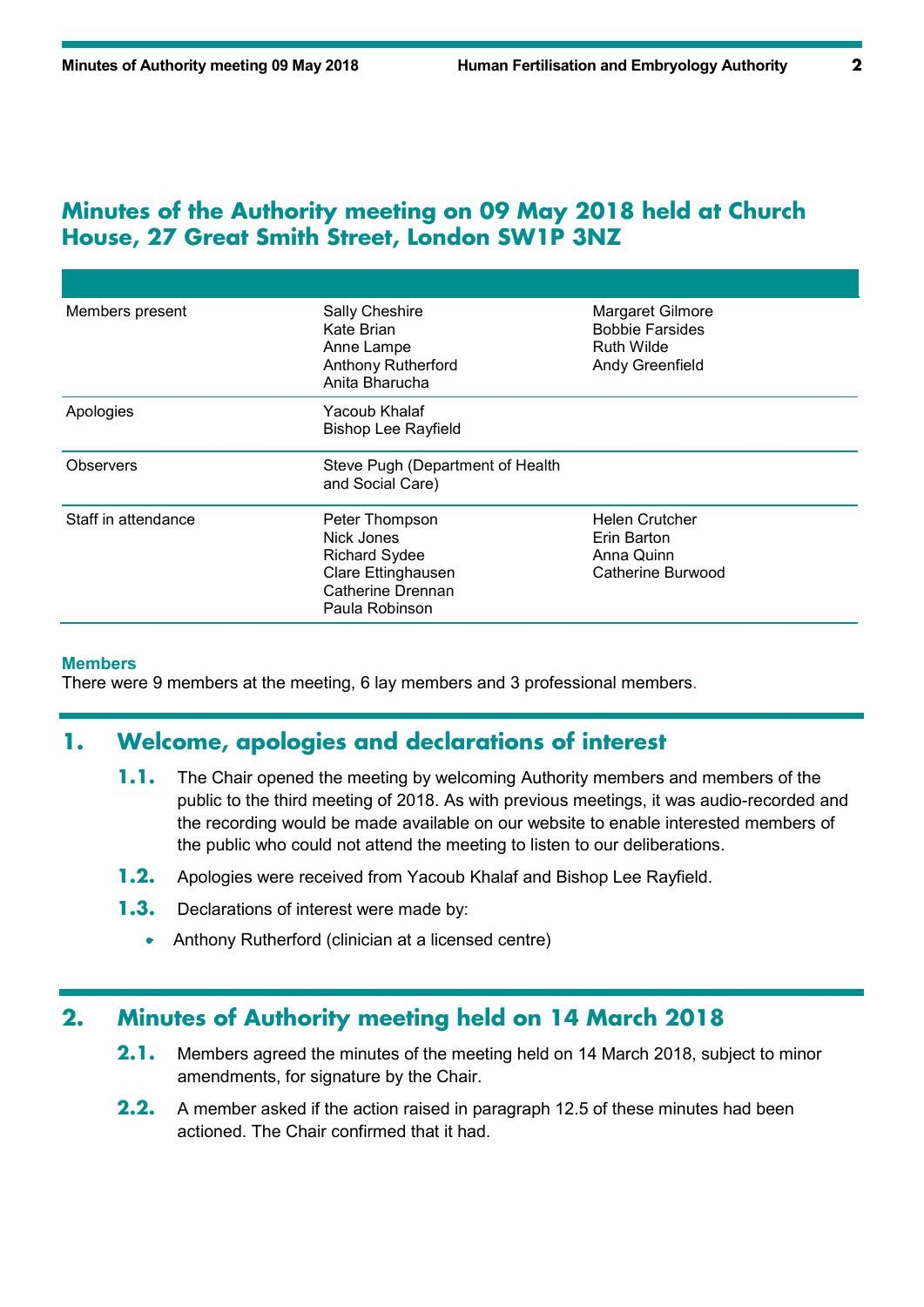# **3. Chair's report**

- **3.1.** The Chair began by talking about the HFEA Annual Conference which was held on 15 March 2018. Over 300 attendees from clinics attended and the response so far was overwhelmingly positive. The Chair was pleased to note that the new Parliamentary Under Secretary of State for Mental Health and Inequalities, Jackie Doyle Pryce, spoke at the conference, as well as Louise Brown, the first person born as a result of IVF, and John Webster, the doctor who helped deliver her.
- **3.2.** The Chair was particularly pleased that we were able to focus on our agenda of high quality patient care. It was also clear that clinic staff were pleased to be able to interact with Authority members about this area.
- **3.3.** The Chair thanked all who participated in helping make the conference a success, including the members who chaired workshops.
- **3.4.** The Chair provided members with a summary of events that she had attended since the last Authority meeting in March:
	- On 11 April the Chair led a good debate at the Progress Educational Trust conference under the theme 'The Real Cost of IVF'. The event involved academics and medical professionals, as well as patients and other lay people with an interest in the area.
	- On 17 April the Chair, along with the Chief Executive, attended the Donor Conception Network's (DCN) 25<sup>th</sup> Anniversary celebration, hosted by Baroness Hayter of Kentish Town. The Chair was pleased to be able to congratulate the founders of the DCN, Walter Merricks (a former Authority member) and Olivia Montuschi for how they managed to sustain the organisation over 25 years. The Chair took the opportunity to offer her thanks for all the support and help that the DCN has provided for donors, donor conceived people and their families.
- **3.5.** The Chair stated that taking into account the above, plus events such as the 30<sup>th</sup> anniversary of the British Infertility Counselling Association, 2018 would be a milestone year for the fertility sector.

## **4. Chief Executive's report**

- **4.1.** The Chief Executive also reported on the HFEA Annual Conference and thanked those who helped make it such a successful day.
- **4.2.** The Chief Executive reported that on 23 March he and the rest of the Senior Management Team had attended the Quarterly Accountability Meeting with the Department for Health and Social Care (DHSC). The annual accountability meeting with the DHSC will be attended by the Chair and Chief Executive at the end of May.
- **4.3.** The Chief Executive reported that on 17 April he attended a Breakfast Roundtable at the House of Lords, organised by Lord David Willetts in his capacity as the Chair of the British Science Association. The discussion was on the role of business in the public debate on new technologies and scientific advancements. Topics such as genome editing featured.
- **4.4.** Also on 17 April the Chief Executive and Director of Strategy and Corporate Affairs attended a meeting with Fiona Fox, CEO of the Science Media Centre.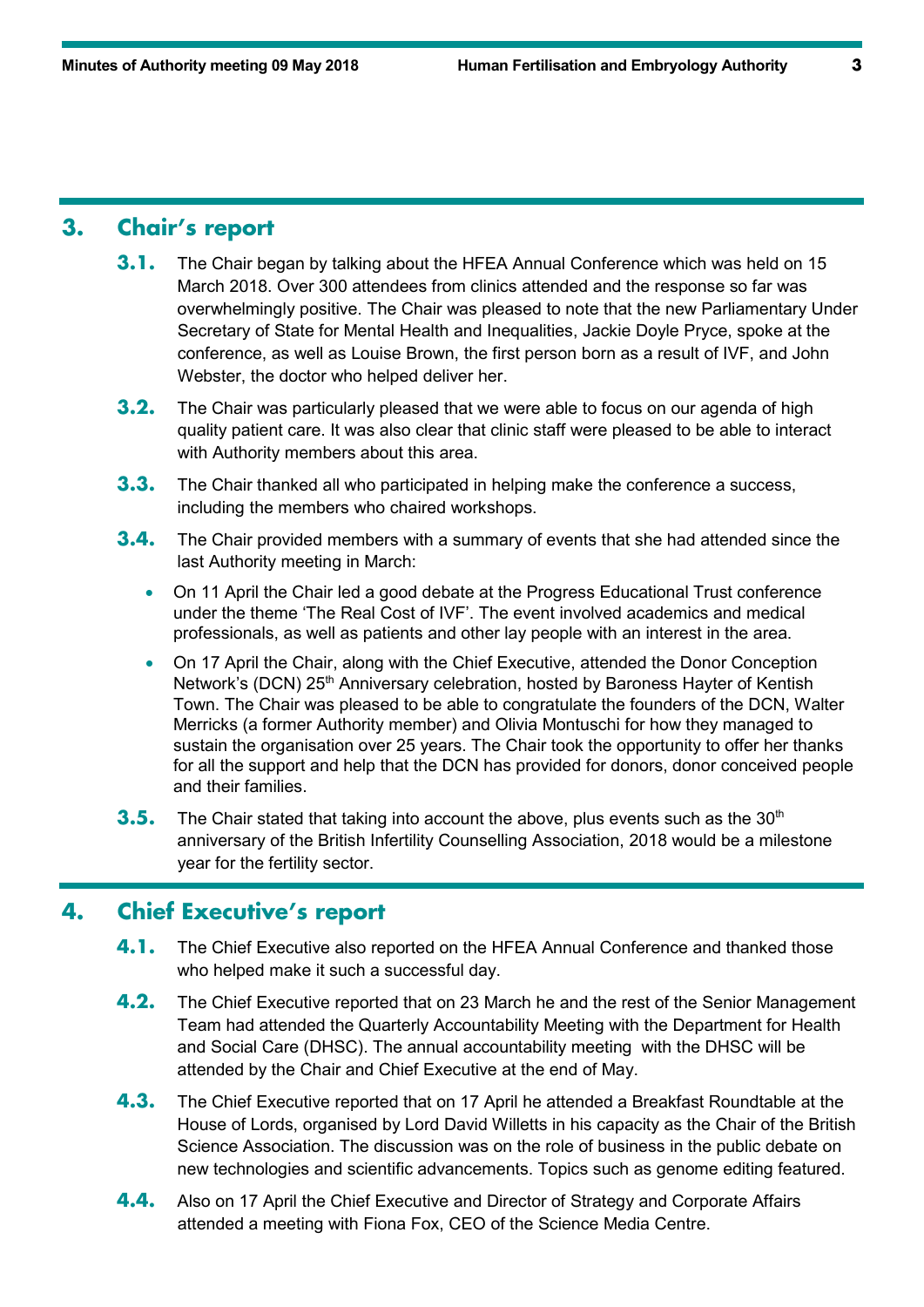- **4.5.** On 23 April the Chief Executive attended the opening of the Cell and Gene Therapy Catapult manufacturing centre in Stevenage. The new centre will support the development of new large-scale manufacturing, helping to bring cell and gene therapies to market.
- **4.6.** The Chief Executive also reported that on 23 April he and the Director of Strategy and Corporate Affairs attended a meeting with policy leads from the Wellcome Trust.
- **4.7.** The Chief Executive participated in the Royal Institution's event to celebrate the 200th anniversary of the publication of Mary Shelley's Frankenstein on 24 April. The Chief Executive spoke on the theme of the ethics of gene editing.
- **4.8.** The Chief Executive reflected that he had been struck by the degree of support for the HFEA and our way of regulating, at all of these events. Many opinion formers see the HFEA model as one which has managed to allow innovation whilst maintaining public trust. A recent House of Lords report on Artificial Intelligence makes the same point. In many contested areas of public policy, the kind of ethical oversight provided by the HFEA is increasingly seen as way to make progress on such issues.
- **4.9.** On 24 April the Chief Executive also attended the UAE-UK business council, along with the Director of Compliance and Information. There is work across government to sell healthcare expertise overseas and the Chief Executive noted how the international standing of the HFEA is very high.
- **4.10.** The Chief Executive indicated that the HFEA have been in discussions with the UAE about a potential training package, where we would train inspectors overseas so that they can establish their own inspection capabilities. The Chief Executive reported that he signed a memorandum of understanding (MoU) with the UAE Department of Health at this event, signalling our intention to try to reach agreement on a package of work. The Chief Executive advised members that the MoU makes no contractual commitments and that, should we reach that stage, we shall only do so after legal advice. The HFEA is also in discussion with the DHSC regarding keeping any revenue earned, as this is vital to any such work being viable. The Chief Executive noted that members would be kept updated with progress.
- **4.11.** The Chief Executive reported on the NHS Confederation Annual Lecture he attended on 1 May. The lecture was given by Dr Jennifer Dixon, CEO of the Health Foundation, on how the NHS has developed since 1948 and what might help guide it over the next 30 years.

#### **Press coverage**

#### **Fertility Trends report**

- **4.12.** The Chief Executive noted that the trends report was launched on the day of the last meeting, 14 March, with moderate coverage the day after.
- **4.13.** The Chair gave numerous radio interviews to regional BBC bureaux, which meant the report gained some further coverage over the following days.

#### **Unregulated Scottish sperm donor**

**4.14.** The Chief Executive reported that there had been a number of stories in the Scottish press about an online sperm donor. The HFEA gave a comment to the Daily Record setting out the risks of unregulated donation and encouraging people to use a licensed clinic.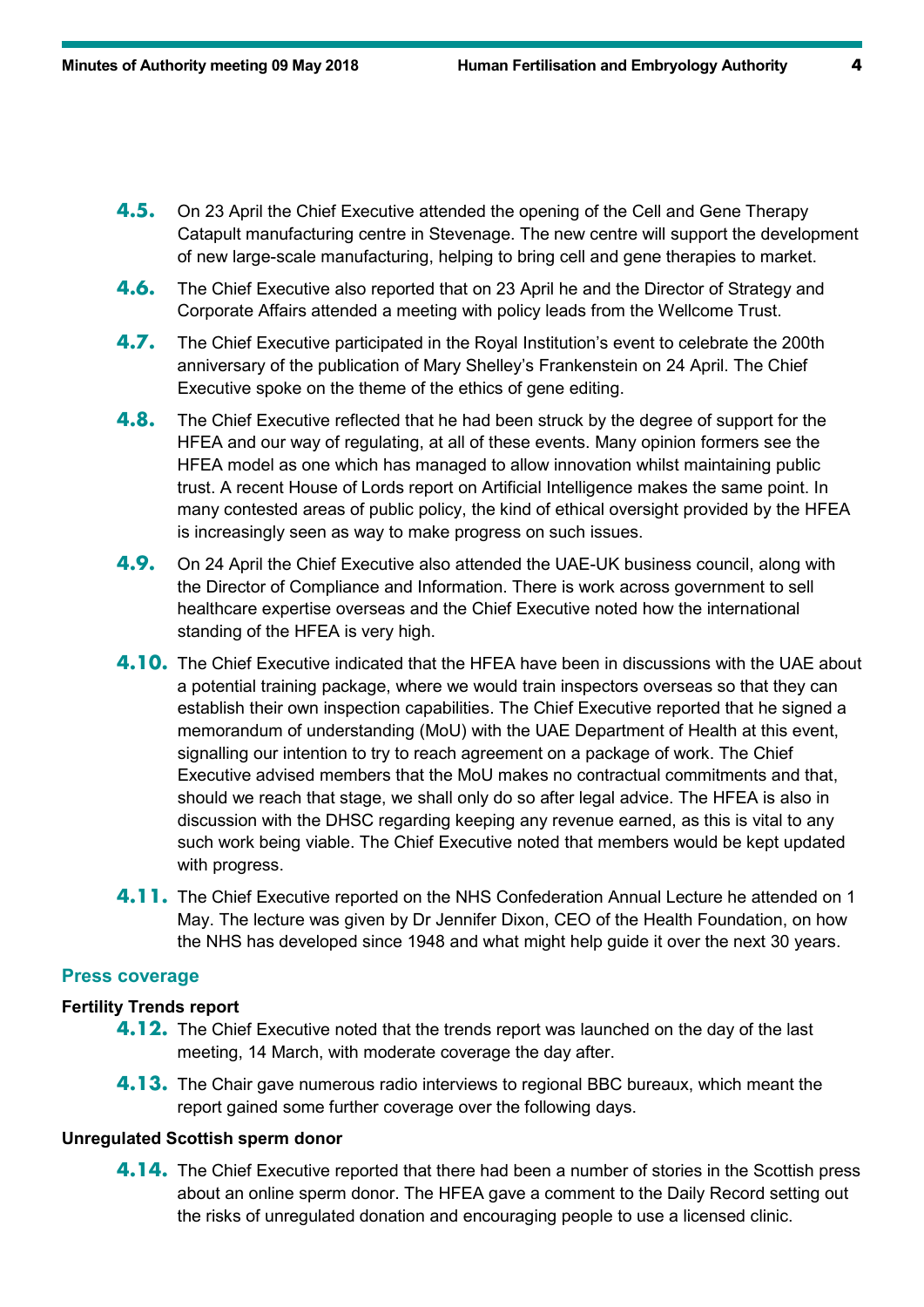#### **Egg freezing petition**

- **4.15.** The Chief Executive spoke about an Evening Standard report regarding a petition to change the law around the ten year limit on gamete storage.
- **4.16.** The Chief Executive highlighted that it was important to remember that the ten year limit is a matter for the Government to consider. Egg freezing remained of interest to the media and more stories could be expected.
- **4.17.** The Chief Executive noted that we will be publishing a report on egg freezing later in the year.

#### **Understanding Fertility report in the Times**

- **4.18.** The Chief Executive reported that the HFEA gave information and a comment to writers working on a report by Raconteur that was published in The Times at the end of April.
- **4.19.** Authority member Kate Brian also wrote an article on what to consider when having treatment overseas.

## **Questions**

**4.20.** A member asked about the recent learning visit from delegates from the UAE, and enquired whether the HFEA felt pressure as an arms length body to be self-funding. The Chief Executive reminded members that we were funded by a mixture of fees from the sector we regulate and grant-in-aid from the DHSC. He added that there were no plans to change this. However, work with overseas bodies might provide an opportunity to earn additional revenue for consultancy work. Without keeping any revenue raised, however, there would be no incentive for the HFEA to participate.

# **5. Committee Chairs' reports**

#### **Statutory Approvals Committee**

**5.1.** The Chair of the Statutory Approvals Committee (SAC) advised members that the Committee met on 22 March and 26 April. All applications considered in March were approved: five pre-implantation genetic diagnosis (PGD) applications and five special direction applications (relating to two clinics). The minutes of the April Committee had not yet been signed so decisions could not be reported. Five PGD applications and two special direction applications were considered.

### **Executive Licensing Panel**

- **5.2.** The Chair of the Executive Licensing Panel advised members that the Panel had met four times since the last Authority meeting, on 16 March, 28 March, 10 April and 25 April. 15 items were considered: four renewal applications, eight interim inspection reports and three variation of licence applications. All were approved, except one renewal application which was deferred.
- **5.3.** The Licensing Officer considered three applications, which were all approved: one change of licence holder, one change of centre name and one voluntary revocation of a licence.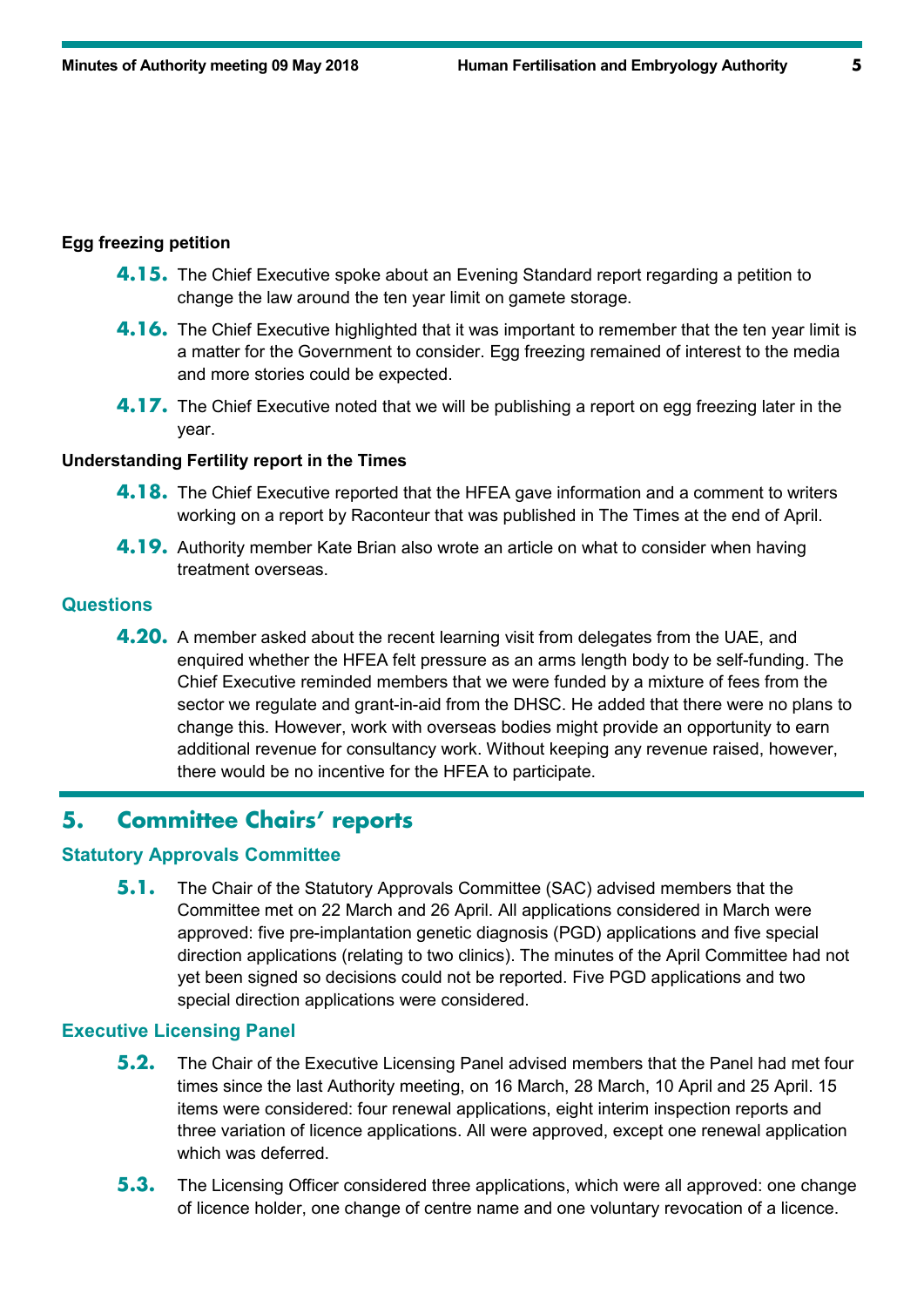#### **Licence Committee**

**5.4.** The Chair of the Licence Committee advised members that the Committee met on 3 May to consider an executive update regarding one clinic. The minutes for this had not yet been signed. The Chair of the Committee also confirmed that the minutes from the 8 March meeting were now signed. Two applications, relating to a treatment renewal and a research renewal, were approved, and one item, regarding an interim inspection report, was adjourned.

#### **PGD explanatory note - minor revisions**

- **5.5.** The Head of Planning and Governance presented a paper setting out minor revisions to the pre-implantation genetic diagnosis (PGD) explanatory note used by SAC to assist in its consideration of applications for the approval of new conditions. The proposed changes were for clarity only and did not involve changes to the Authority's existing policy on PGD.
- **5.6.** The text currently referred to Licence Committee, since the original document predated the formation of SAC. Therefore, this reference should be updated.
- **5.7.** The Head of Planning and Governance explained that minor changes were proposed to paragraphs 2.1 and 2.3 to clarify the considerations of patient experience in reaching a decision.
- **5.8.** One member highlighted that, although happy with the proposed changes, she would be wary about sending a message to clinics that it may be advantageous to ask their patients to submit information in support of an application, since SAC makes its decision based on the condition. The Head of Planning and Governance acknowledged this point but clarified that the HFEA sought patient feedback on PGD conditions that are due to be considered, only through a website link and the inclusion of information provided by the Genetics Alliance.
- **5.9.** The Chair of SAC confirmed that it had been agreed that the new document was clear and had been approved by SAC.

## **Decision**

**5.10.** Members agreed to the proposed changes to the PGD explanatory note, for use at all subsequent SAC meetings.

# **6. Performance report**

- **6.1.** The Director of Strategy and Corporate Affairs spoke about improving Statutory Approvals Committee (SAC) administrative processes; egg freezing and multiple birth reports due to be produced and plans for a PR event in the autumn on clinic leadership.
- **6.2.** The Director of Compliance and Information reported that three performance indicators were classified as red (outstanding errors; percentage of Freedom of Information, Environmental Information Regulations and Data Protection Act requests responded to within statutory deadlines; and the average number of working days from day of inspection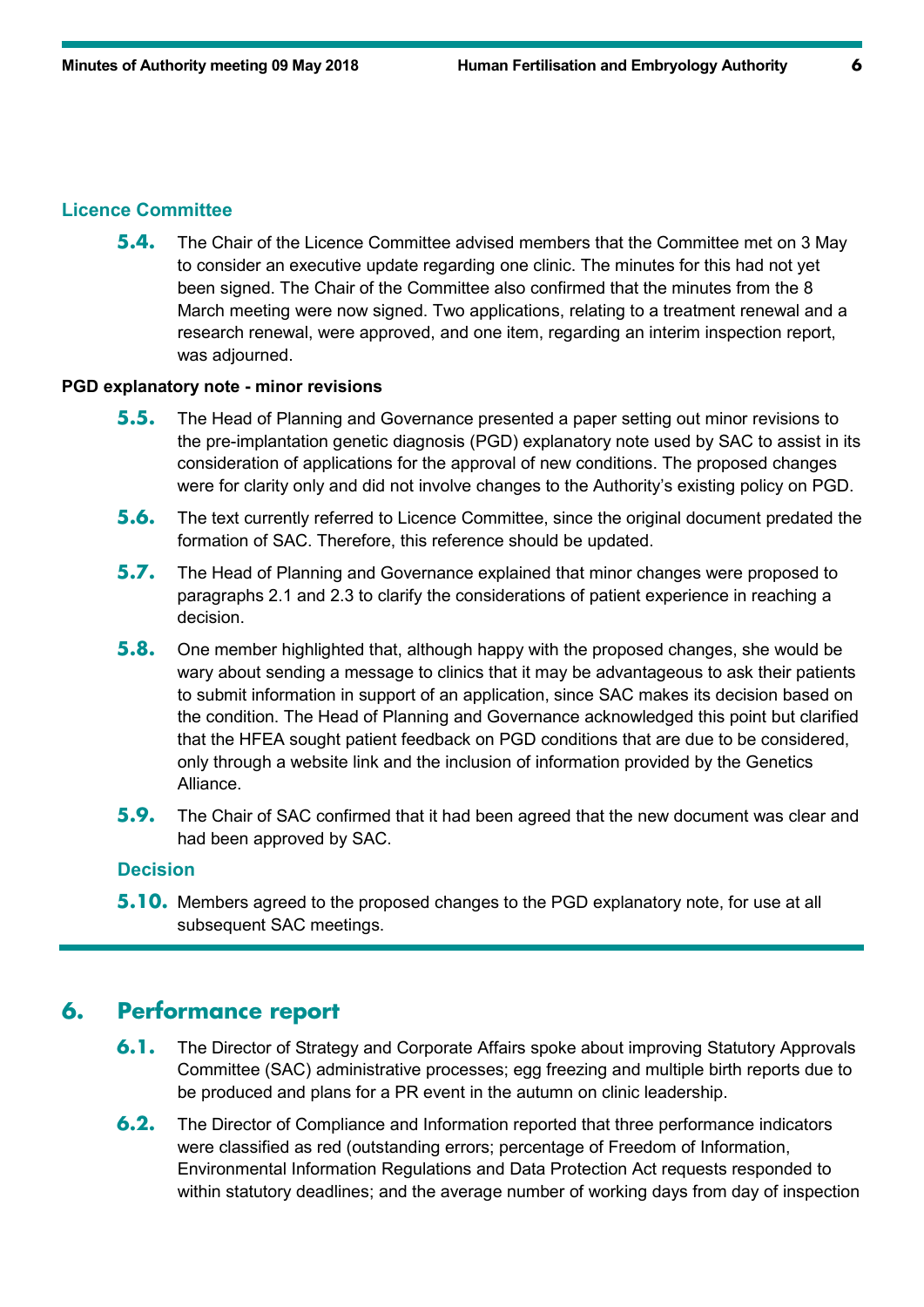to draft reports being sent to PRs). There was one indicator classified as amber: 'unplanned' leavers.

- **6.3.** Regarding SAC, overall, performance around pre-implantation genetic diagnosis (PGD) processing had improved, with all PGD indicators receiving a green rating in March.
- **6.4.** The Director of Compliance and Information provided members with an update on the data submission project, reporting on progress towards the go-live date of 1 October 2018.
- **6.5.** Members raised the topic of capital cover in relation to this project. The Director of Compliance and Information advised that the target launch date was originally April 2018, and therefore expenditure for the project this year was unbudgeted. The Director of Finance and Resources advised members that the HFEA had applied for additional capital cover to fund the remainder of the project. This request was with the DHSC for approval. It was expected that the HFEA would receive the increased capital cover, but if it was not received we would not spend the money: thus, there was no financial risk.
- **6.6.** The Director of Finance and Resources reported on the end of financial year position. The HFEA held a surplus of £456k, £290k higher than budgeted. We usually planned to underspend by £50k. A number of underspends (in particular within our legal budget) had contributed to this.
- **6.7.** Regarding income, the last two months of the year saw lower IVF activity than for the same period in 2016/17. This had offset the increased activity during the middle of the year. The Director of Finance and Resources noted that current figures may be underreported due to a lag in reporting. There had been a minor decrease in DI cycles compared to 2016/17.
- **6.8.** The Director of Finance and Resources spoke about the HFEA's readiness for the General Data Protection Regulation. We were broadly compliant, with all data held by the HFEA now audited. The HR system would be upgraded, as well as our document management system, to ensure personal data held about staff complied.
- **6.9.** Members questioned progress with NHS benchmark pricing. The CEO outlined the background to this issue and advised that an agreement on the way forward was close.

#### **Decision**

**6.10.** Following discussion, members noted the latest performance report.

# **7. Strategic risk register**

**7.1.** The Risk and Business Planning Manager advised members that, in March, CMG decided to cease holding a separate quarterly risk meeting and agreed to refer detailed reviews of the strategic risk register to the Senior Management Team (SMT). This was to allow Directors to formally consider the risk register at more frequent, monthly intervals and for Heads to focus on operational handling of risks and identifying emerging risk sources. The Risk and Business Planning Manager explained that Heads were still involved in the strategic risk register, giving updates on actions, and that Directors engaged with their management teams, on both operational and strategic risk, regularly.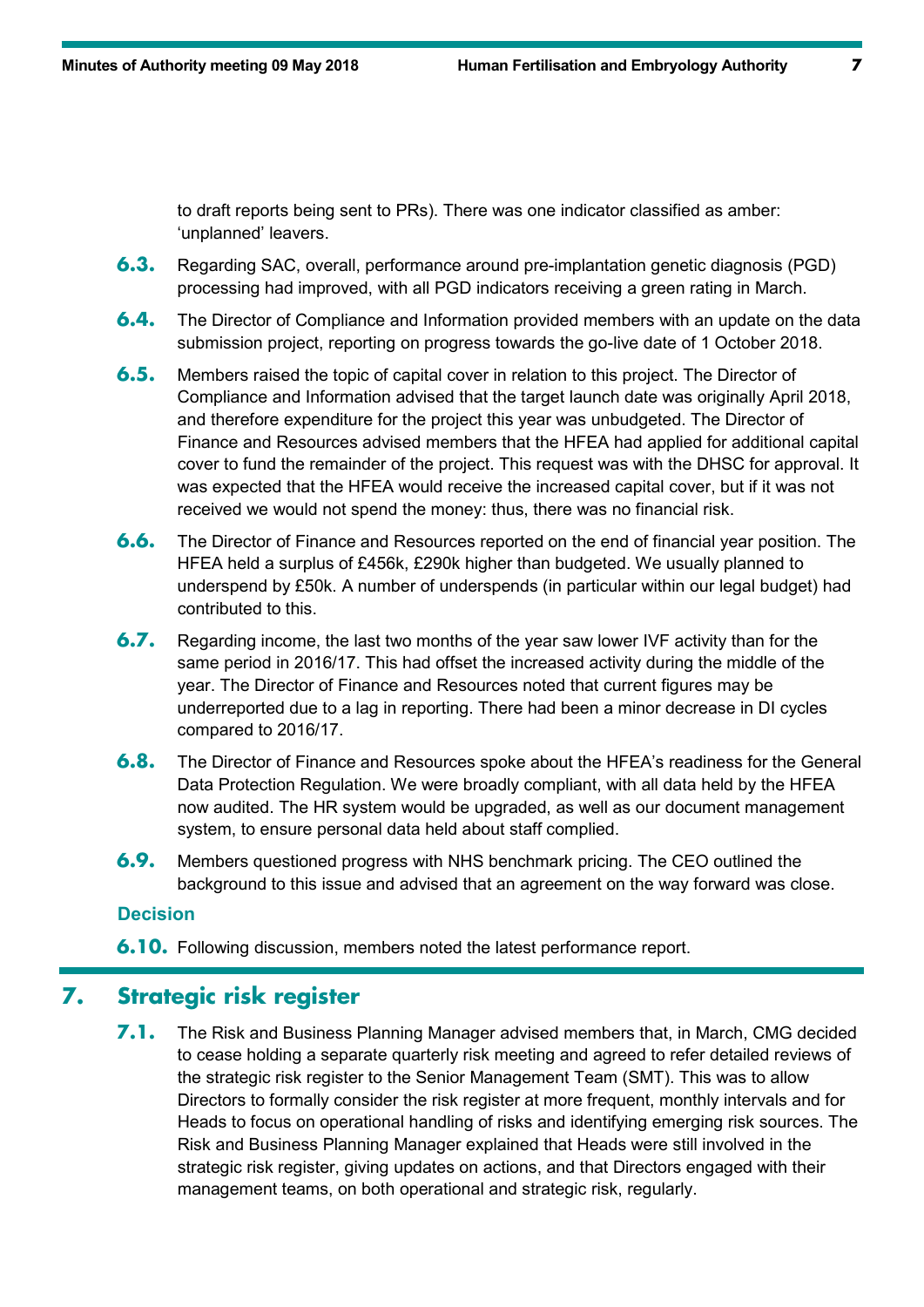- **7.2.** The Risk and Business Planning Manager provided an update on the latest reviews of the risk register. SMT reviewed all risks, controls and scores at its meeting on 16 April. The organisational change risk was removed; as the organisational change programme was now complete, save for a single ongoing recruitment campaign, this was no longer a strategic risk in its own right. Any remaining risk sources related to organisational change were included under the remaining risks. None of these six risks were above tolerance.
- **7.3.** The finance risk was considered by the Director of Finance and Resources following the SMT meeting, in light of the most recent developments relating to DHSC budget approvals.
- **7.4.** Members noted that although the financial risk remained within tolerance, some aspects, such as capital cover, created knock on business risks relating to the completion of IT development work. These business risks required mitigations and this needed to be fully reflected in the risk register.
- **7.5.** Members also noted that the C1 risk, relating to knowledge and capability, also applied to Authority members and Committees, something which may become relevant with new members being recruited shortly.
- **7.6.** Members also raised the issue of cyber security. They were assured that the HFEA should be in a good position because of our renewed systems and because regular testing had been undertaken by independent security consultants throughout the development process.

**7.7.** Following discussion, members noted the latest edition of the strategic risk register.

## **8. Treatment add ons**

- **8.1.** The Scientific Policy Manager presented the work being done around treatment add ons, providing an update on actions taken so far and summarising proposed new work to ensure that patients are offered treatments which are evidence based, whilst encouraging responsible innovation within the sector.
- **8.2.** The Scientific Policy Manager recently attended a meeting at the Nuffield Council on Bioethics who were scoping a piece on work on novel treatments and innovation. The meeting involved parties interested in fertility, surgery, cancer drugs, as well as colleagues from the Medicines and Healthcare Products Regulatory Agency, the General Medical Council, the Advertising Standards Agency and many others, present. This was a group the HFEA was seeking to stay involved with.
- **8.3.** Members were presented with information about the nine most commonly offered treatment add ons that the HFEA was focusing on.
- **8.4.** The HFEA had gathered information confirming that add ons are offered in around 70% of clinics, often at additional cost. Most add ons did not have a strong evidence base to show effectiveness and many clinics were not making it clear to patients that this evidence was weak. Patients were confused about the merits of add ons and were not sure who to trust for information.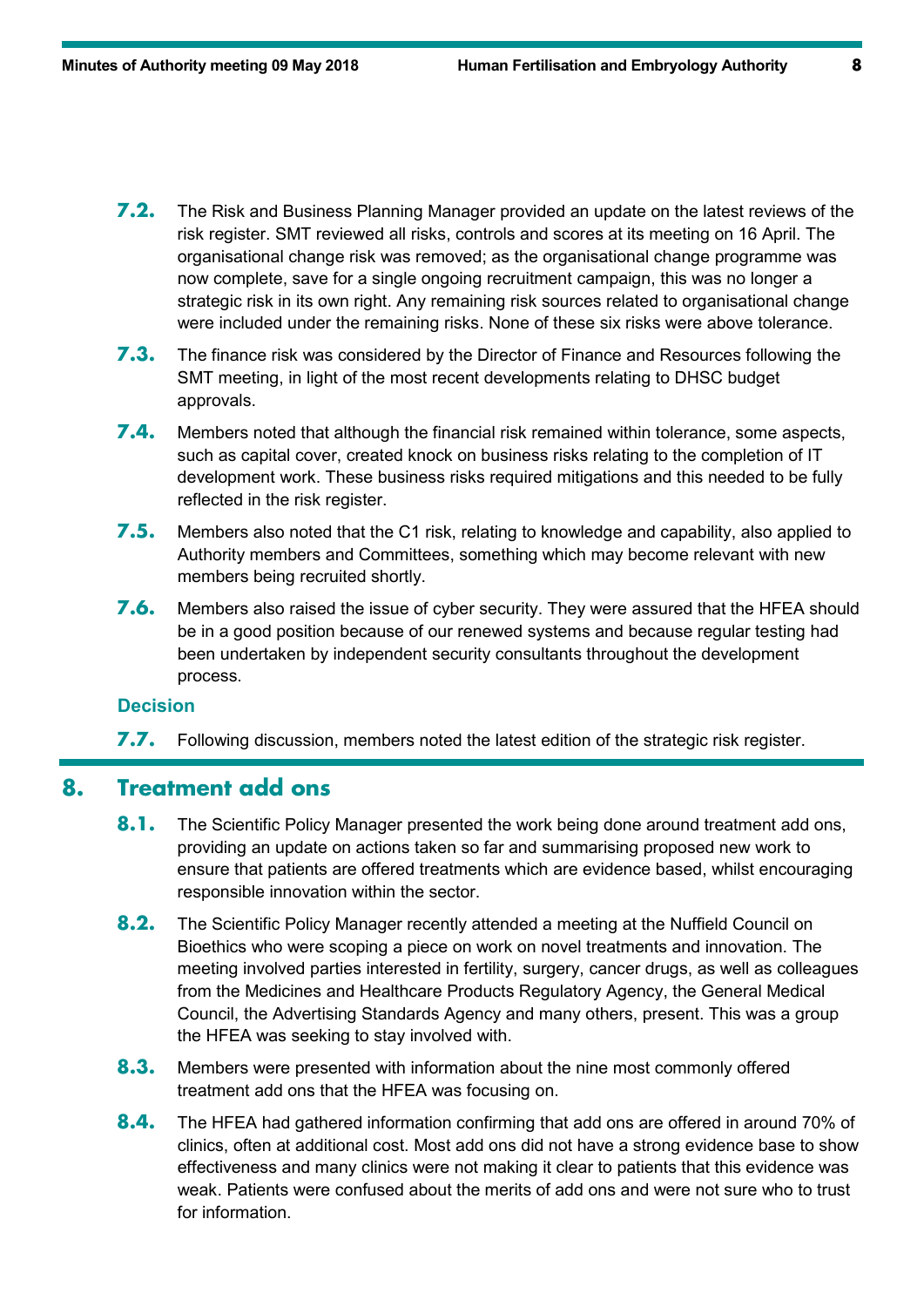- **8.5.** The Scientific Policy Manager provided details on progress in the area of information provided to patients, including the website traffic light rating system developed in consultation with the Scientific and Clinical Advances Advisory Committee (SCAAC), which will give a visual indication of the evidence base for each add on.
- **8.6.** The HFEA was consulting on version 9 of the Code of Practice, which will include a revised guidance note 4: 'Information to be provided prior to consent'. The main additions related to how clinics communicate the effectiveness of treatments and using unproven/emerging technologies.
- **8.7.** Following the formation of a stakeholder working group, the HFEA would next develop a consensus statement on how to introduce new technologies into clinical practice.
- **8.8.** Finally, the Scientific Policy Manager spoke about how add ons could be improved by publicising the consensus statement and encouraging clinics to follow its guidance. We will also explore how we can encourage and perhaps facilitate research which would add to the evidence base for add ons.
- **8.9.** Members were encouraged by this piece of work, positively noting features such as the traffic light system and the consensus statement.
- **8.10.** Members asked questions about methodology, particularly around what treatments were to be considered add ons. The Scientific Policy Manager explained the approach taken to date and acknowledged that we were still developing and improving the methodology.

- **8.11.** The members supported the work completed so far.
- **8.12.** Members agreed with the overall approach but also noted that the HFEA needed to define what was considered normal treatment, in developing this work.

## **9. Code of practice**

- **9.1.** The Policy Manager outlined the proposed Code of Practice update. A new edition of the Code of Practice was in preparation, containing some wide-ranging revisions. Members were provided with a summary of recent engagement with stakeholders and the revisions to the Code currently out for public consultation.
- **9.2.** A working group comprising of a range of clinic and laboratory staff met in December and January. Additionally, in February stakeholder workshops were held in London, Edinburgh, Manchester and Bristol.
- **9.3.** The Policy Manager explained that the public consultation regarding the proposed changes was currently open for six weeks, from 23 April to 1 June 2018 and provided details about how this had been communicated to potential respondents.
- **9.4.** After analysing consultation responses and making any necessary revisions, the final draft Code of Practice would be presented to Authority in June for approval. Subject to sign off by the Secretary of State the new version of the Code would be in effect from 1 October 2018.
- **9.5.** The Chair encouraged members to provide feedback during the consultation.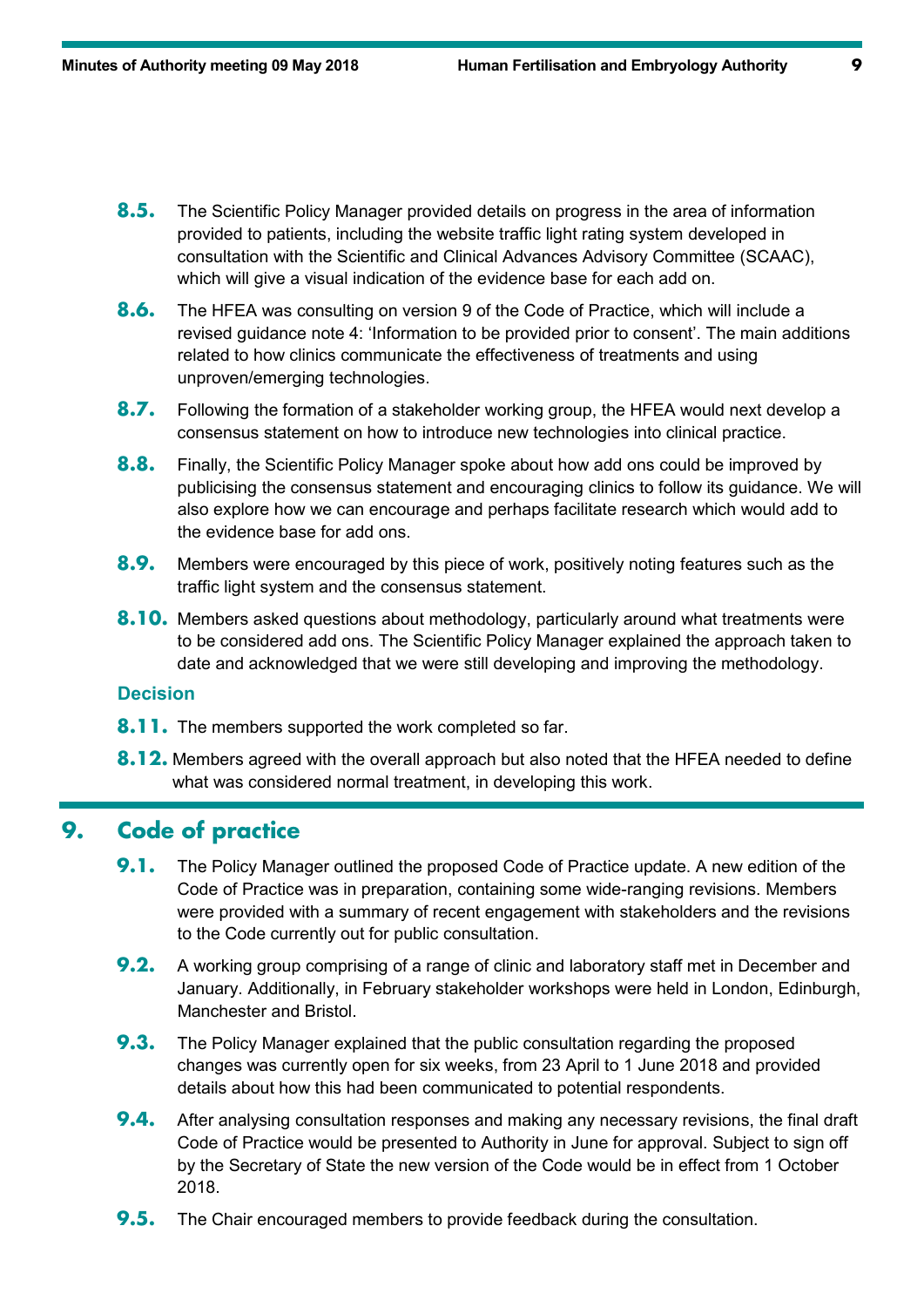**9.6.** Members noted the updated Code of Practice and proposed next steps.

# **10. Patient survey**

- **10.1.** The Director of Strategy and Corporate Affairs set out the proposed National Patient Survey, following the Authority's approval of the new Intelligence Strategy in January 2018.
- **10.2.** The Director of Strategy and Corporate Affairs highlighted a need for patient feedback that is not linked to a specific clinic building more widely on developments like the NHS Patient Experience Framework which, since 2012, had led to increasing focus on patients' experience of care.
- **10.3.** The Director of Strategy and Corporate Affairs noted that by asking patients in a rigorous, systematic fashion about their experiences of care and treatment, the quality of fertility services could be accurately measured and improvements made. This information did not exist at present and a benchmark measurement would be helpful.
- **10.4.** The Director of Strategy and Corporate Affairs outlined the challenges that could be faced with this piece of work and methods that would be implemented to reduce the risk of these occurring.
- **10.5.** The Director of Strategy and Corporate Affairs relayed to members the areas that the survey would focus on, such as continuity of care and emotional support.
- **10.6.** The results of the survey would be used in four ways: to better understand the patient journey and to identify areas for the HFEA to concentrate on; to sense check existing information (for example, on Choose a Fertility Clinic); to identify problem areas; and to compare results over time. In turn, the survey results would lead to improvements to clinical effectiveness and patient safety as well as helping patients make informed choices and reducing costs. We would analyse and share the information, perhaps working with others in the future.
- **10.7.** The Director of Strategy and Corporate Affairs noted that the HFEA was in the process of receiving tender submissions from research organisations who may be able to conduct the survey.
- **10.8.** Members discussed the proposed survey and were encouraged that the HFEA planned to undertake this work. However, members noted that:
	- The Executive should ensure that there was an effective governance process in place to provide assurances on the survey work, to ensure it offers value for money and has a robust and effective methodology to support it.
	- Consideration should be given to survey design, including who was best placed to carry out the survey and what involvement there could be from patients in survey design.
	- The survey should build upon existing work on patient engagement to ensure there was real benefit and that the outcomes could support the organisation's objective to improve standards for patients.